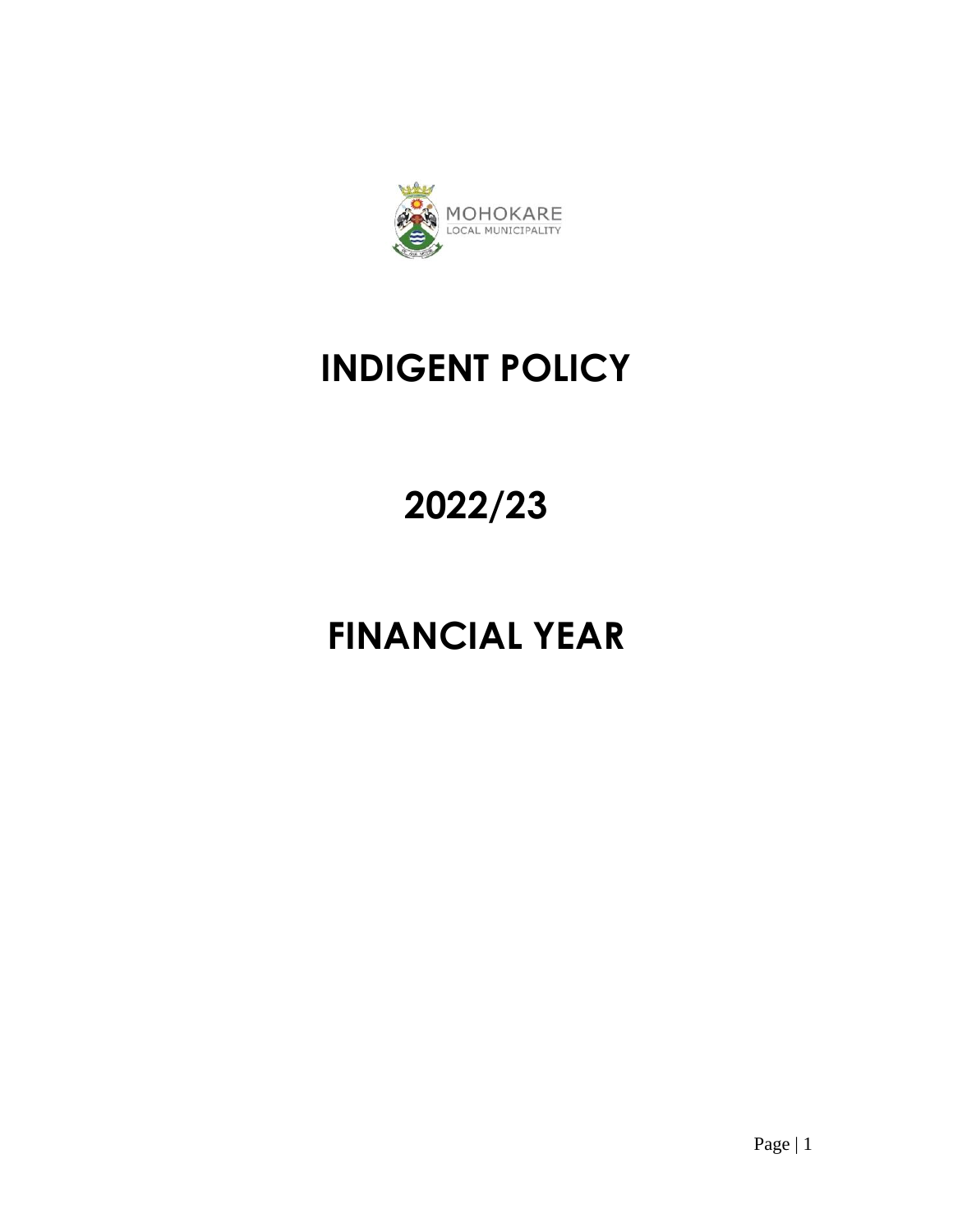# **TABLE OF CONTENTS**

| <b>No</b>      | Subject matter                                       | Page |
|----------------|------------------------------------------------------|------|
|                | <b>Abbreviations</b>                                 | 3    |
| $\mathbf 2$    | <b>Definition of terms</b>                           | 3    |
| 3              | <b>Introduction/Preamble</b>                         | 4    |
| 4              | <b>Legal frameworks and policies</b>                 | 5    |
| 5              | <b>Policy background</b>                             | 5    |
| 6              | <b>Policy principles</b>                             | 6    |
| $\overline{7}$ | <b>Policy objectives</b>                             | 6    |
| 8              | <b>Scope of application</b>                          | 6    |
| 9              | <b>Targeting approach</b>                            | 6    |
| 10             | <b>Qualification criteria</b>                        | 7    |
| 11             | Communication                                        | 8    |
| 12             | Institutional arrangement                            | 8    |
| 13             | Penalties and disqualification for false information | 9    |
| 14             | <b>Exit mechanism</b>                                | 9    |
| 15             | Verification of indigent register                    | 9    |
| 16             | <b>Process management</b>                            | 10   |
| 17             | Source of funding                                    | 12   |
| 18             | Method of transfer and the value of subsidy          | 12   |
| 19             | <b>Monitoring and reporting</b>                      | 12   |
| 20             | Implementation and review of the policy              | 12   |
| 21             | List of stakeholders                                 | 12   |
| 22             | Contact details of the office responsible            | 13   |
|                |                                                      |      |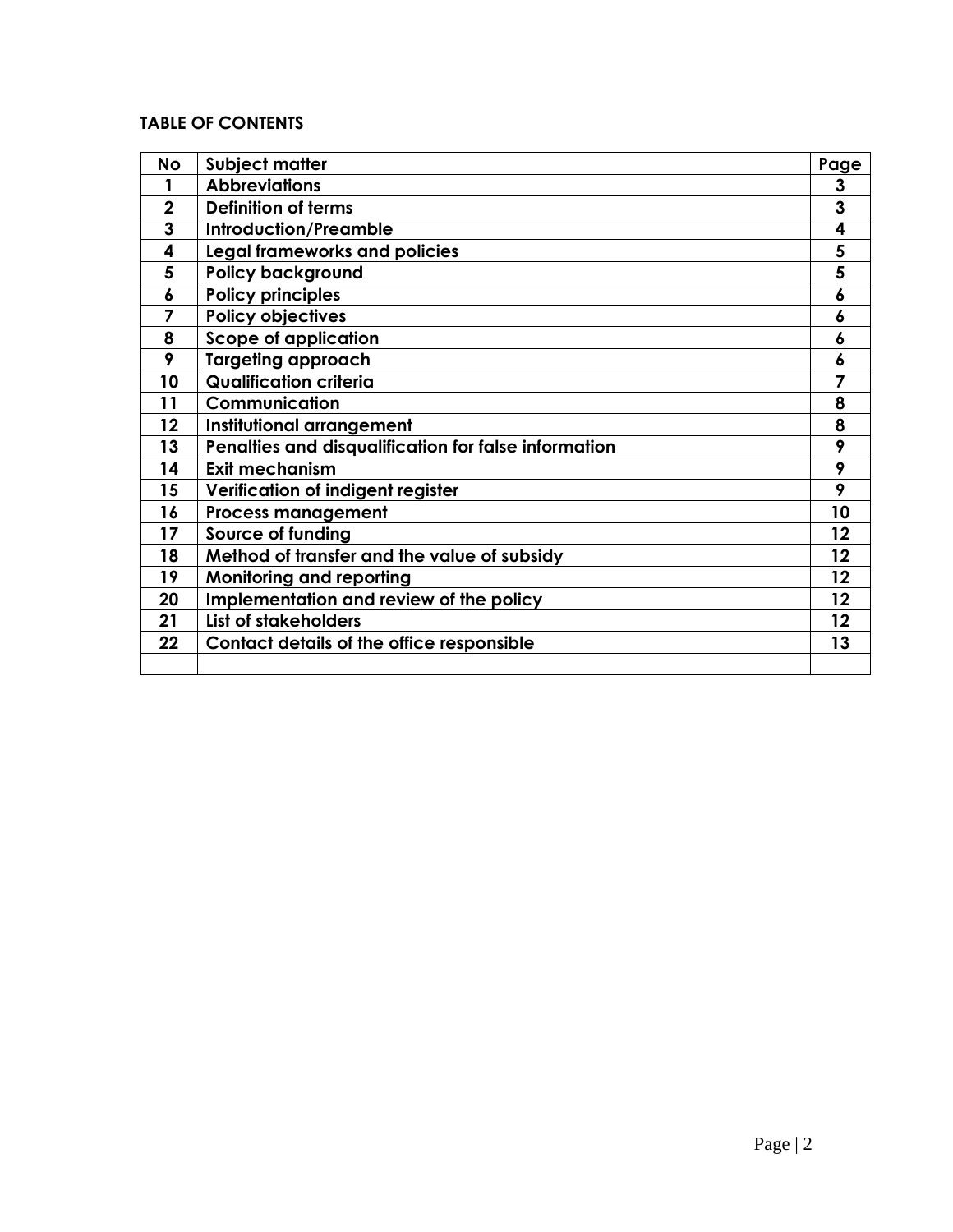#### **1. ABBREVIATIONS**

- **IDP** Integrated Development Plan
- **LED Local Economic Development**
- RSA Republic of South Africa
- **FBS** Free Basic Services
- **RDP** Reconstruction and Development Plan
- **MLM Mohokare Local Municipality**
- **CDW Community Development Workers**
- UIF Unemployment Insurance Fund
- SAPS South African Police Services

#### **2. DEFINITION OF TERMS**

**"responsible official"** an official duly authorized by the Municipality or an employee of a service provider appointed by the Municipality, who is responsible for the following: -

- (a) to ensure that applications for indigent support are received, assessed and submitted for consideration and approval;
- (b) to ensure that approved applications are captured on the Financial Management system; and
- (c) to ensure that information on applications are verified and that regular audits are executed.

**"households"** means a registered owner or tenant with or without children who reside on the same premises;

**"indigent** "means any households or category of households, earning a combined gross income, as determined by the Municipality annually in terms of a social and economic analysis of its area, which qualifies for rebates/remissions, support or a service subsidy, provided that child support grants are not included when calculating such household income;

**"municipality"** means the Mohokare Local Municipality, established in terms of Section 12 of the Municipal Structures Act, 117 of 1998, and includes any political structure, political office bearer, Councilor, duly authorized agent or any employee acting in connection with this by-law by virtue of a power vested in the Municipality and delegated or sub-delegated to such political structure, political office bearer, councilor, agent or employee

**"occupier"** means the person who controls and resides on or controls and otherwise uses immovable property, provided that: -

- (a) the spouse of the owner of immovable property, which is used by such spouse or owner as a dwelling at any time, shall be deemed to be the occupier thereof;
- (b) where both spouses reside on immovable property and one of them is an occupier thereof, the other shall be deemed an occupier;

**"owner"** in relation to immovable property, means: -

- (a) the person in whom is vested the legal title thereto provided that:
	- (i) the lessee of immovable property which is leased for a period of not less than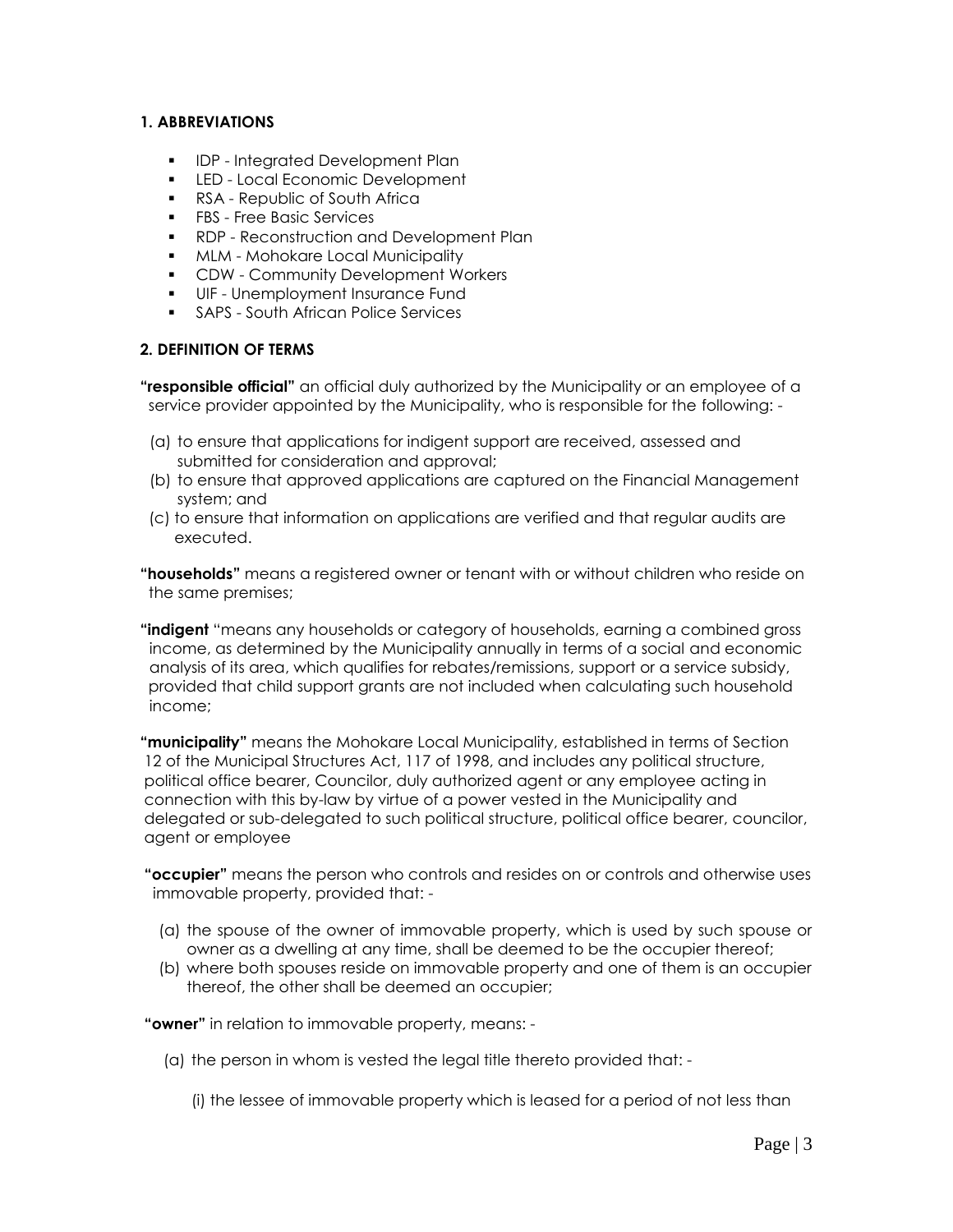fifty years, whether the lease is registered or not shall be deemed to be the owner thereof, and

- (ii) the occupier of immovable property occupied in terms of a servitude or right analogous thereto shall be deemed the owner thereof;
- (b) if the owner is absent from the Republic or his or her address is unknown to the Municipality, then any person who is an agent or otherwise receives or is entitled to receive the rent in respect of such property;
- (c) if the owner is deceased, insolvent, has assigned his or her estate for the benefit of his or her creditors, has been placed under curatorship by order of court or is a company being wound up or under judicial management, then the person in whom the administration of such property is vested as executor, administrator, trustee, assignee, curator, liquidator or judicial manager, as the case may be, OR
- (d) if the Municipality is unable to determine who such person is, then the person who is entitled to the beneficial use of such property;

**"premises"** includes any price of land, the external surface boundaries of which are delineated on: -

- (a) a general plan or diagram registered in terms of the Land Survey Act, 1997, (Act No. 8 of 1997) or in terms of the Deeds Registries Act, 1937 (Act No. 47 of 1937); or
- (b) a general plan registered in terms of the Sectional Titles Act, 1986 (Act No. 95 of 1986, and
- (c) situated within the jurisdiction of the Municipality;

**"rates"** means any tax, duty or levy imposed on the property by the Council.

#### **3. INTRODUCTION / PREAMBLE**

The Municipal Council must give priority to the use basic needs of the community, promote the social and economic development of the community and ensure that all residents and communities in the Municipality have access to at least the minimum level of basic municipal services in terms of Section 152(1) (b) and 153 (b) of the Constitution.

Basic services are generally regarded to be access to electricity, clean water within a reasonable distance of one's dwelling, basic sanitation, solid waste removal and access to and availability of roads.

The Constitution recognizes Local Government as a distinct sphere of government and as such also entitles Local Government to a share of nationally raised revenue, which will enable it to perform their basic functions of providing essential services to the community within their boundaries.

The key purpose of the indigent subsidy is to ensure that households with no or lower income are not denied a reasonable service, and on the contrary the Municipality is not financially burdened with non-payment of services. Provided that grants are received and funds are available, the indigent subsidy policy should remain intact.

To achieve the purpose, it is important to set a fair threshold level, and then to provide a fair subsidy of tariffs.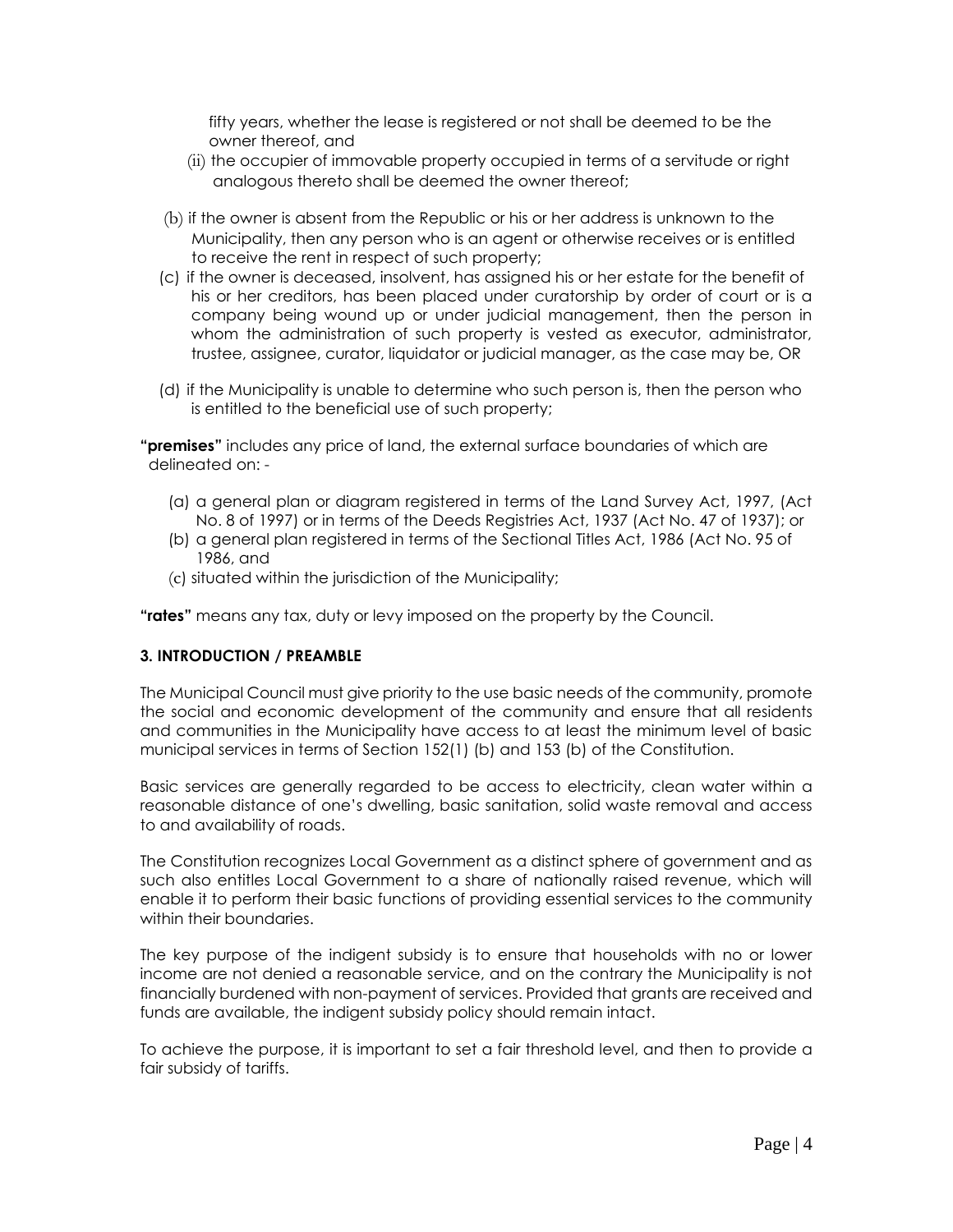The customer, in order to qualify as an indigent, needs to complete the necessary documentation as required and agree to regulation and restrictions stipulated by Mohokare Local Municipality.

# **4. LEGAL FRAMEWORKS AND POLICIES**

- This policy is designed and implemented within the framework of the following legislation:
- **The Constitution of the RSA, 1996**
- The Local Government Municipal Systems Amendment Act, 2003, Act No. 44 of 2003
- The Local Government Municipal Finance Management Act 2003, Act No. 56 of 2003
- The Promotion of Administrative Justice Act, 2000, Act No. 3 of 2000
- The Local Government Municipal Property Rates Act, 2004, Act No. 6 of 2004
- The Promotion of Access to Information Act, 2000, Act No.2 of 2000
- **Free Basic Services (FBS) Policy**
- **White Paper on Local Government**

# **5. POLICY BACKGROUND**

Due to the level of unemployment and poverty in the municipal area, there are households and citizens who are unable to pay for basic services. This grouping is referred to as "indigent". A municipality therefore needs to develop and adopt an indigent policy to outline the criteria that will be used to determine who will qualify as an indigent and to ensure that indigents who are unable to afford basic services can have access to the package of services included in the Free Basic Services (FBS) program.

Therefore, the municipality adopts this indigence management policy to ensure that these households have access to at least basic municipal services and is guided in the formulation of this policy by the national government's policy in this regard.

#### **5.1 Demographic & Socio Economic Profile**

The community survey conducted in 2007, estimates the population of Mohokare to be at +\_ 41 867 with 10 216 households.

| iddio : " i operation dismioenon o j gonder a age |                          |          |         |           |           |           |       |           |                          |
|---------------------------------------------------|--------------------------|----------|---------|-----------|-----------|-----------|-------|-----------|--------------------------|
| Age                                               | $0 - 6$                  | $7 - 13$ | $14-18$ | $19 - 25$ | $26 - 35$ | $36 - 45$ | 46-60 | $61 - 80$ | $81 - 120$               |
| Male                                              |                          |          |         |           |           |           |       |           |                          |
| <b>Black</b>                                      | 3228                     | 3182     | 2354    | 2492      | 3005      | 2175      | 1848  | 742       | 120                      |
| Coloured                                          | 57                       | 135      | 33      | 78        | 211       | 136       | 26    | 3         | 30                       |
| Indian or Asian                                   | $\overline{\phantom{0}}$ |          |         |           | -         |           |       |           | $\overline{\phantom{a}}$ |
| White                                             | 111                      | 98       | 31      | 37        | 148       | 151       | 44    | 341       | $\overline{\phantom{0}}$ |
|                                                   |                          |          |         |           |           |           |       |           |                          |
| <b>Total Male</b>                                 | 20816                    |          |         |           |           |           |       |           |                          |
| Female                                            |                          |          |         |           |           |           |       |           |                          |
| <b>Black</b>                                      | 3016                     | 2801     | 2073    | 2610      | 2768      | 2212      | 2298  | 1390      | 244                      |
| Coloured                                          | 137                      | 61       | 61      | 29        | 180       | 89        |       | 61        | $\overline{\phantom{a}}$ |
| Indian or Asian                                   | $\overline{\phantom{0}}$ |          |         |           |           |           |       |           |                          |
| White                                             | 57                       | 142      | 57      | 108       | 70        | 85        | 141   | 271       | 92                       |
|                                                   |                          |          |         |           |           |           |       |           |                          |
| <b>Total Female</b>                               | 20972                    |          |         |           |           |           |       |           |                          |
| % of both F & M                                   | 15,78                    | 15,33    | 11,01   | 12,79     | 15,24     | 11,58     | 10,41 | 6,71      | 1,16                     |
| age groups                                        |                          |          |         |           |           |           |       |           |                          |

Table A: Population distribution by gender & age

**Source: 2007 CS Stats SA**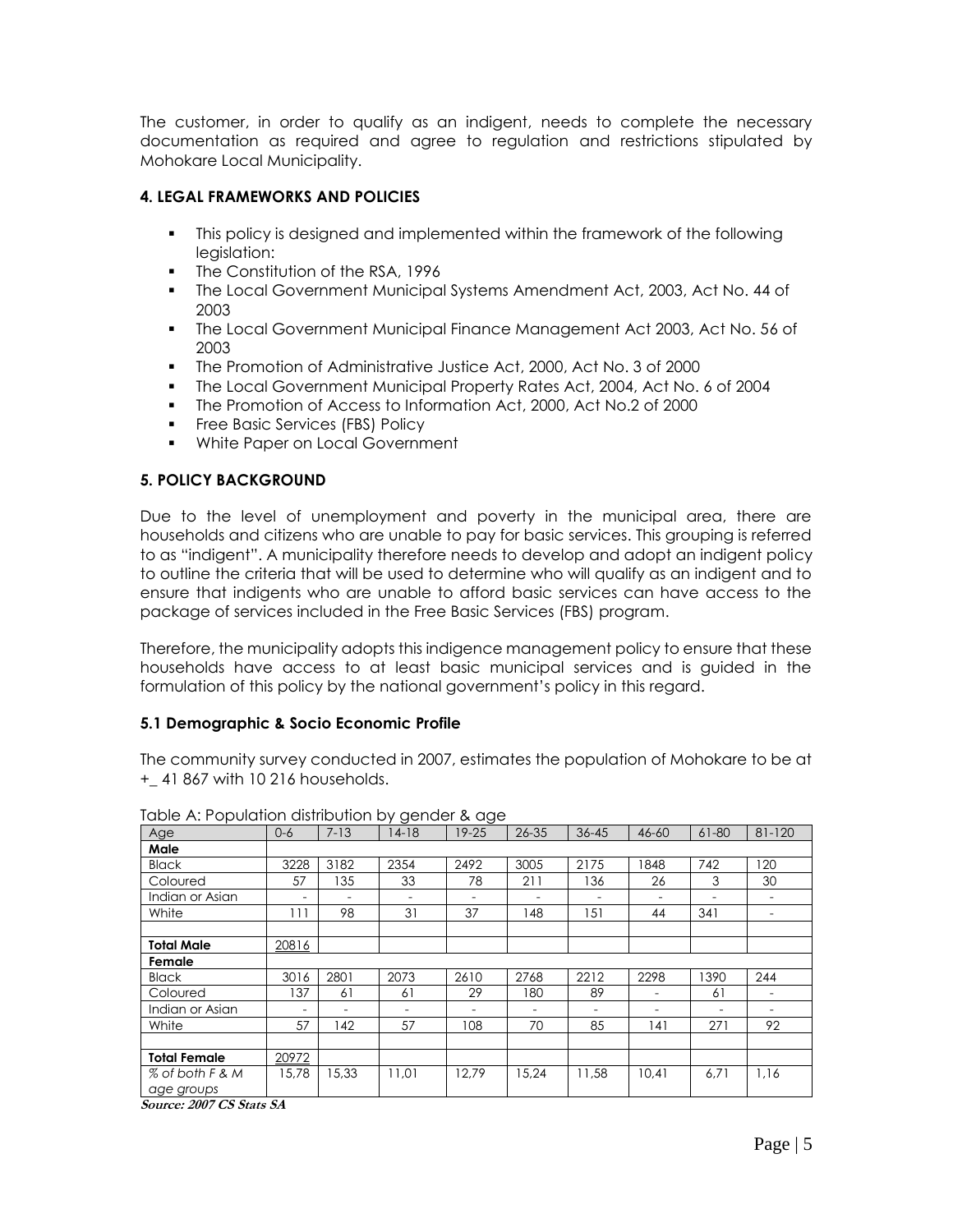# **6. POLICY PRINCIPLES**

It is against the above background that Mohokare Local Municipality undertakes to promote the following principles: -

- To ensure that the portion for free basic services allocated as part of the equitable share received annually will be utilized for the benefit of the poor only and not to subsidise rates and service charges of those who can afford to pay.
- To link this policy with the Municipality's Integrated Development Plan (IDP), Local Economic Development (LED) initiatives and poverty alleviation programs.
- To promote an integrated approach to free basic service delivery and
- To engage the community in the development and implementation of this policy.

# **7. POLICY OBJECTIVES**

In support of the above principles, the objectives of this policy will be to ensure the following: -

- The provision of basic services to the community in a sustainable manner within the financial and administrative capacity of the Council.
- The financial sustainability of the free basic services through the determination of appropriate tariffs that contribute to such sustainability through cross subsidization.
- Establishment of a framework for the identification and management of indigent households including a socio-economic analysis and an exit strategy.
- The provision of procedures and guidelines for the subsidization of basic charges and the provision of free energy to indigent households.
- To ensure co-operative governance with other spheres of government, and
- To enhance the institutional and financial capacity of the Municipality to implement the policy.

#### **8. SCOPE OF APPLICATION**

This policy will be applicable to registered indigents only as per the municipal indigent register.

#### **9. TARGETING APPROACH**

The effective targeting of indigent households and the implementation of this policy will depend largely on the social analysis included in the IDP, the LED initiatives and other poverty relief program of Mohokare Local Municipality. The socio-economic information and performance indicators contained in these documents must form the basis for the targeting of indigent households. Against the background of such socio-economic analysis, the municipality must within its financial and institutional capacity decide which targeting approach or option should be applied.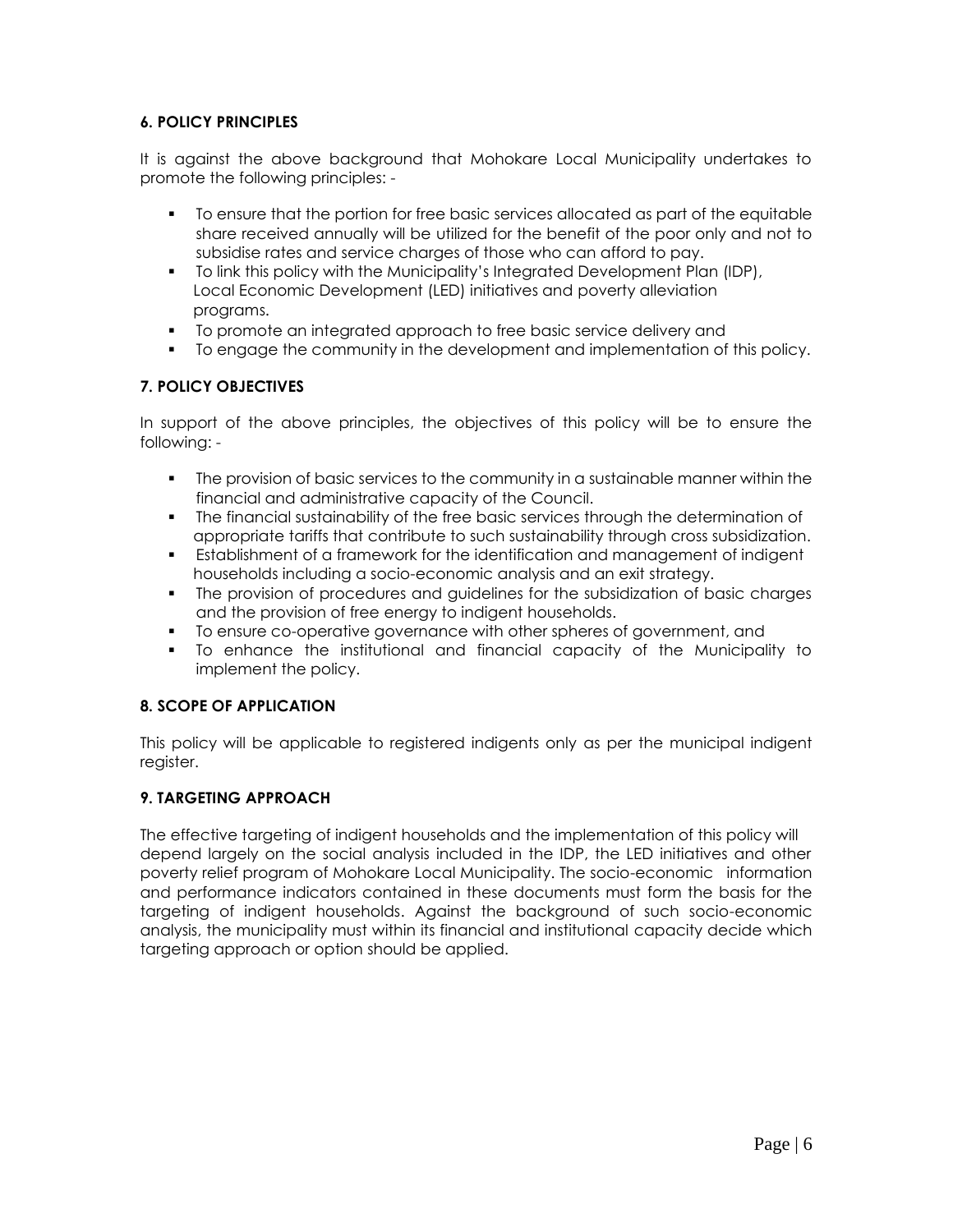The Municipality may apply the following targeting methods: -

| <b>Targeting approach</b> | <b>Application</b>                                                                                                                                                                               |
|---------------------------|--------------------------------------------------------------------------------------------------------------------------------------------------------------------------------------------------|
| Service levels            | Lowest service levels normally in informal settlements and rural                                                                                                                                 |
|                           | areas                                                                                                                                                                                            |
| Property value            | Applicable only to registered indigents in respect of subsidized                                                                                                                                 |
|                           | or RDP housing to a value determined in addition to the R15                                                                                                                                      |
|                           | 000 in terms of the Property Rates Act, 2004                                                                                                                                                     |
| Households income         | Threshold shall be determined in terms of socio-economic<br>analysis equaling two state pension grants per the indigent<br>household or an amount determined by the Council from time<br>to time |
| Geographical (zonal       | Specific areas (rural or urban) where households are regarded                                                                                                                                    |
| targeting)                | as poor irrespective of service level                                                                                                                                                            |

For the 2022/23 financial year the Municipality will use household income as the targeting approach for the registration and verification of indigent households.

# **10. QUALIFICATION CRITERIA**

Qualification criteria for indigent support shall be determined by the Municipality from time to time, provided that until MLM determines otherwise, the following criteria shall apply: -

- The applicant must be a resident within the Mohokare Municipal area.
- The applicant must be in a possession of a valid South African identity document
- The total monthly gross income of the registered owner/tenant and his/her or life companion is not more than an amount as determined by Council from time to time.

This amount will be determined at the beginning of every financial year and will be applied for the duration of that particular financial year. Currently the income amount is deemed to be less or equal to the amount received by two state pensioners as determined annually by the Minister of Finance.

- The applicant must be the owner or tenant who receives municipal services and is registered as an account holder on the Municipal Financial System.
- If the owner as per the financial system is deceased, the surviving spouse or dependants of the deceased who occupy the property, may apply for assistance. Relevant supporting documentation need to be submitted as part of the application in order for the municipality to assist (e.g. Death certificate, Court order or Letter of Authority)

Any occupant or resident of the single household referred to above may not benefit in more than one property in addition to the property in respect of which indigent support is provided.

A tenant can only apply for the benefits in respect of service charges he/she is billed for while the landlord remains liable for all ownership related charges such as rates.

The current account of a deceased estate may be subsidized if the surviving spouse or dependants of the deceased who occupy the property, applies for assistance. Relevant supporting documentation need to be submitted as part of the application in order for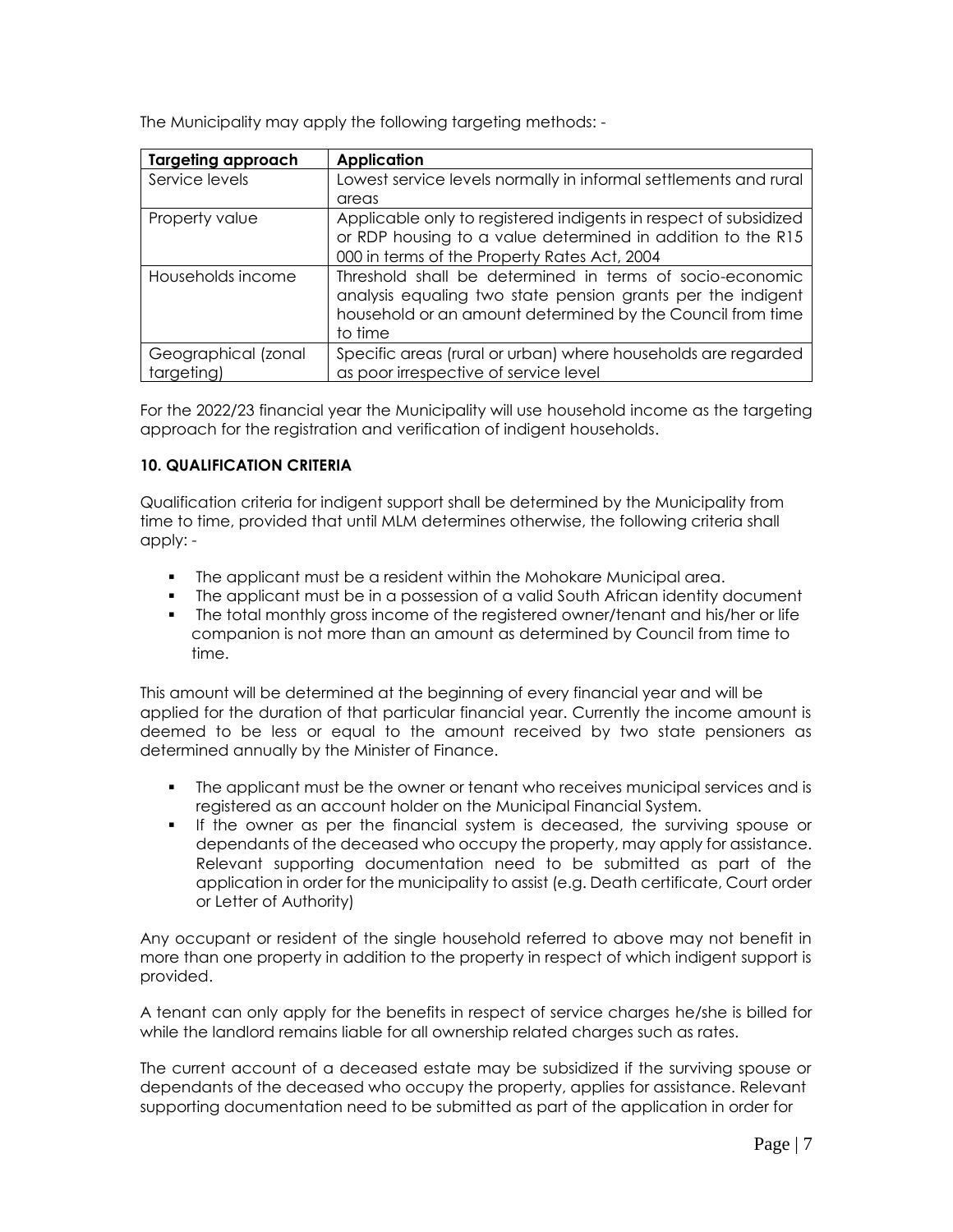the municipality to assist (e.g. Death certificate, Court order or Letter of Authority)

Child headed families will be assisted upon submission of relevant documentation i.e. Death Certificate, Court Order or Letter of Authority.

The applicant whose total monthly household exceed the threshold, but the circumstances are such that the applicant is not able to pay for services (e.g. when the applicant uses most of the monthly income towards payment of medication) may apply. Their applications will be considered by Council on merit.

# **11. COMMUNICATION**

The Municipality must develop a communication strategy in terms of which communities will be informed and educated in order to have clear understanding of this policy and its implementation.

Regular information dissemination and awareness campaigns must be undertaken to eliminate unrealistic expectations both in terms of qualifying for subsidy as well as service delivery in general and methods of communication may include, but not limited to: -

- Ward committees
- **Community Development Workers (CDW's)**
- **Local radio stations**
- **Municipal accounts**
- **Imbizo's and roadshows**

#### **12. INSTITUTIONAL ARRANGEMENTS**

The Municipality must designate existing staff or appoint officials or engage appointed Community Development Workers who have been trained in terms of the Municipality's directions to assist with the implementation and development of this and must establish appropriate registration points in its area.

#### **12.1 Application/registration process**

A person applying for indigent support must complete a formal indigent support application form approved by the Municipality. Such forms will be available at approved registration points provided by the Municipality. Applications for the indigent subsidy must be accompanied by the following documentation: -

- The latest municipal account
- **Proof of the identity document of the account holder**
- Proof of income of all occupants on the property i.e. letter from his/her employer, salary slip, pension grant slip or bank statement showing the grant transferred, unemployment insurance fund (UIF) card
- Bank statement for the last three months certified by the bank (stamped)
- In the absence of any proof to be submitted as listed above, a sworn affidavit must be submitted with the documentation listed above

#### **12.2 Recommendation and approval**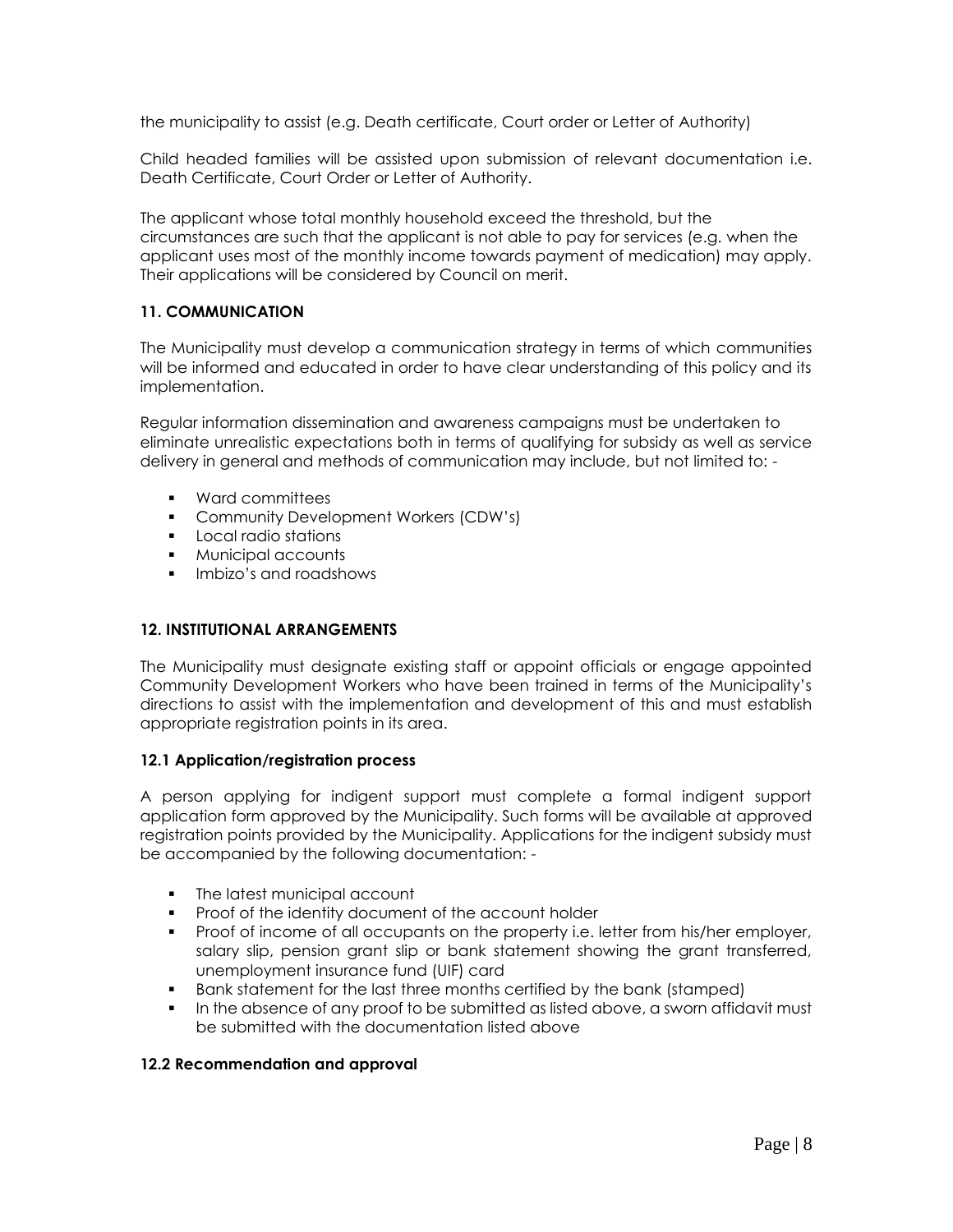Once verification has been completed the responsible official must submit the application and recommendation to the relevant official for approval. To ensure credibility Councilors and Ward Committees will be consulted as part of the verification process.

#### **12.3 Right of appeal/Complaints Management**

An applicant who feels aggrieved by a decision taken in respect of his/her application may lodge an appeal in terms of section 62 (1) of the Municipal Systems Act, (Act No. 32 of 2000).

*Section 62 Appeals - (1) A person whose rights are affected by a decision taken by a political structure, political office bearer, councilor or staff member of a municipality in terms of a power or duty delegated or sub-delegated by a delegating authority to the political structure, political office bearer, councilor or staff member, may appeal against that decision by giving written notice of the appeal and reasons to the municipal manager within 21 days of the date of the notification of the decision.* 

# **13. PENALTIES AND DISQUALIFICATION FOR FALSE INFORMATION**

If the applicant is found to have lied about his/her personal circumstances or has furnished false information regarding indigent status, in which case the following will apply: -

- **a** all arrears will become payable
- **stringent credit control measures will apply and**
- the applicant will not be eligible to apply for indigent support for a period of three (3) years.

#### **14. EXIT MECHANISM**

Registered indigents will exit the indigent register once their household income exceeds the threshold as determined by council annually. This can be as a result of job opportunities created by council or employment by other government department / agencies or private institutions.

Other mechanisms to be used may be the verification process via the persal number assisted by Provincial Treasury. Where such occurrences are identified, the indigent will immediately be taken-off the register.

#### **15. VERIFICATION OF THE INDIGENT REGISTER**

Upon registration of an application, all information will be verified by the responsible official.

#### **15.1. Introduction to indigent support**

The extent of the monthly indigent support granted to indigent households must be based on the budgetary allocations for a particular financial year and the tariffs determined for each financial year.

The general threshold for indigent support is restricted to qualifying households with a total monthly gross income of the registered owner/tenant and his/her spouse or a life companion not more than an amount as determined by Council from time to time. This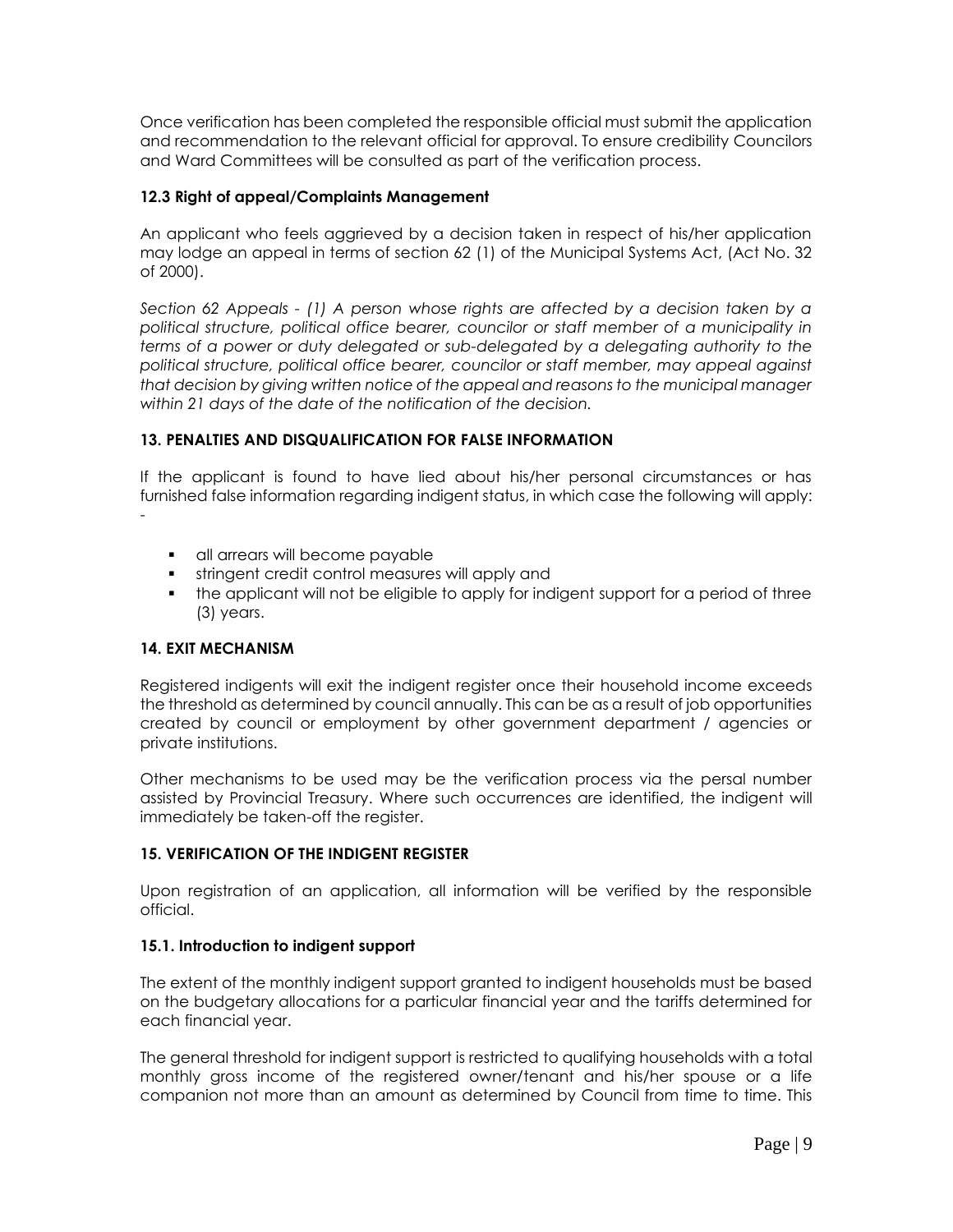amount will be determined at the beginning of every financial year and will be applied for the duration of that particular financial year. Currently the income amount is deemed to be less or equal to the amount received by two state pensioners as determined by the Minister of Finance.

# **15.2 The extent of indigent support**

Within the above mentioned budgetary process and in striving to create the situation where poor households will be granted access to a full social package, assistance and support to households may be granted as set out below: -

- **Electricity** all registered indigents will receive *50kWh* of electricity per month fully subsidised or an amount to be determined by Council on an annual basis. In an event where electricity is supplied by ESKOM/CENTLEC, the Municipality will pay over an amount equal to 50 kWh of electricity per month based on the customers registered with the Municipality as indigents
- **Water** all registered indigents will receive *6 kiloliters* of water plus *basic charge* fully subsidised or an amount as determined by Council from time to time in the annual budget. However, if consumption exceeds 6 kl per metering period (month) the consumer will be charged at normal tariffs for actual consumption on the quantity exceeding 6 kl.
- **Sanitation** all registered indigents shall be fully subsidised for sanitation charges. The relief granted shall not be less than a rebate of *100%* on the monthly amount billed for the service concerned.
- **Refuse removal** all registered indigents shall be fully subsidised for refuse removal charges. The relief granted shall not be less than a rebate of *100%* on the monthly amount billed for the service concerned.
- **Property rates** in respect of rates, the amount up to *R120000* of the valuation amount of the property will be deducted and will be considered as a rebate.

#### **16. PROCESS MANAGEMENT**

#### **16.1 Applications**

The indigent application form should be completed in full and then captured onto the relevant indigent register and financial system. Applicants must give permission that the information submitted may be verified by a credit bureau or similar agency. All affidavits of unemployment must be sworn by the SAPS or Commissioner of Oath on signing.

#### **16.2 Validity period**

The validity of assistance will be for the duration that the applicant remains indigent. Households in terms of the audit and review process, will be subjected to scrutiny to determine any change in status. Households may have to periodically re-apply. The period of validity will be determined by the Municipality from time to time. Re-application must be done at least once in a three-year cycle *(with effect from 01 July 2016)* or any other period as may be determined by the Municipality.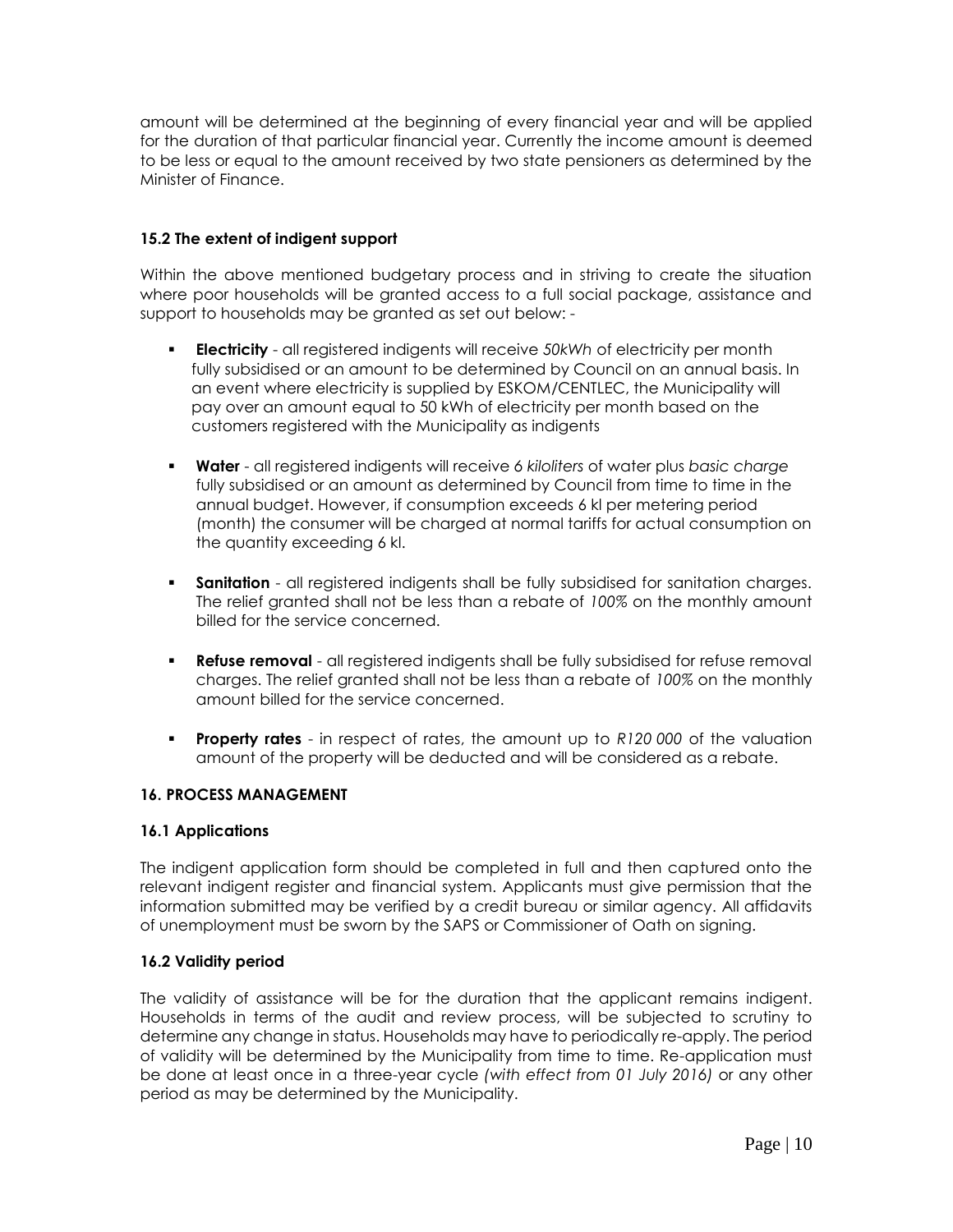A grace period of *three (3) months* after the end of the expiry period as a registered indigent is given to all indigents to renew their applications before their subsidies can be terminated as a result of non-renewal.

#### **16.3 Death of registered applicant**

In the event that the approved application passes away the heir/s of the property must re-apply for indigent support, provided that the stipulated criteria are met.

#### **16.4 Arrears and excess usage of allocations**

- Upon registration as an indigent household, the arrears on the account of the applicant will be written off.
- Where restriction of consumption applies to a particular service, applicants' may not refuse to be restricted in terms of the Council policy. Where restrictions are not possible the account holder will be responsible for the consumption in excess of the approved subsidy.
- The registered indigent may be subjected to restriction measures, if a pre-paid meter cannot be installed to only allow for the monthly minimum free basic services.
- The writing-off of any arrears is strictly subject to the provision that the property may not be sold within a period of three years from the date that the owner qualify as a registered indigent. In the case of the property being sold inside a period of three years the arrear debt, excluding any further accumulated interest, will be recovered before a clearance certificate is issued.

#### **16.5 Termination of indigent support**

Indigent support will be terminated under the following circumstances: -

- Upon the death of the registered indigent customer for that particular property.
- Upon sale of the property in respect of which support is granted.
- When the threshold in the indigent household have improved to the extent where the income threshold as determined is exceeded.

#### **16.6 Audit and Review**

The Municipality may conduct regular audits of the indigent register with regard to the information furnished by applicants, possible changes in status, the usage of allocations and debt collection measures applied and where necessary review the status of applicants. The frequency of audits will depend on the institutional capacity of the Municipality to do so. Targeted audits and reviews should be undertaken to ensure the verification and registration of each qualified indigent customer at least once in a three (3) year cycle.

Council reserves the right to send officials or its agents to premises/households receiving relief from time to time for the purpose of conducting an on-site audit of the details supplied.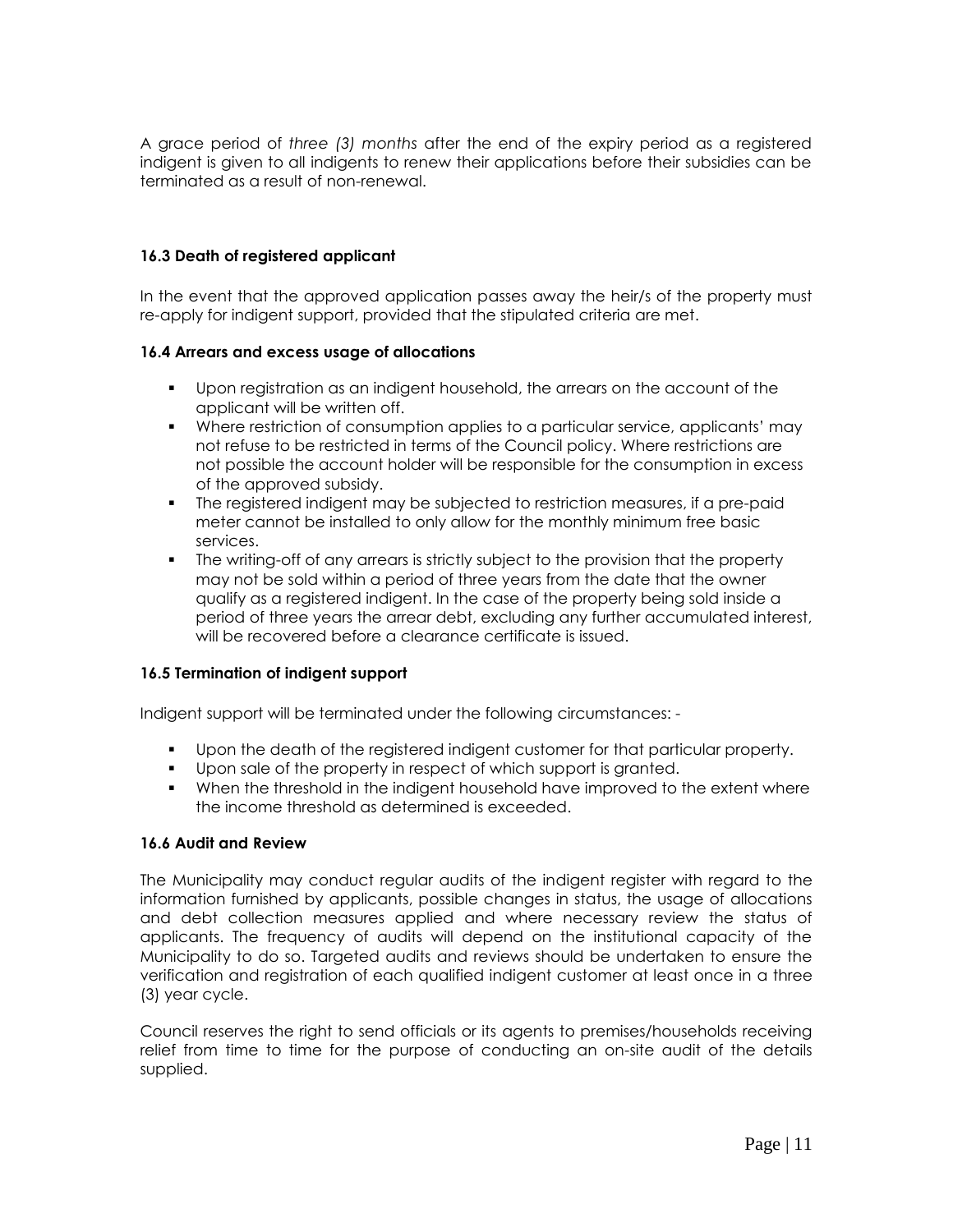Where any doubts exist regarding the current status of a registered indigent customer, the matter should immediately be referred to the responsible official for verification at any time.

# **17. SOURCE OF FUNDING**

The amount of subsidization will be limited to the amount of the equitable share received on an annual basis. This amount may vary on a yearly basis according to the new allocation for a particular financial year.

The Municipality resolves to subsidise all registered indigents for *electricity, water, sewerage, refuse removal* monthly and *property rates* annually on an amount to be determined by Council from time to time.

#### **18. METHOD OF TRANSFER AND THE VALUE OF THE SUBSIDY**

No amount shall be paid to any person or body, but shall be transferred on a monthly basis as credit towards the approved account holder's municipal services account in respect of the property concerned.

#### **19. MONITORING AND EVALUATION**

The Municipal Manager shall report on a quarterly basis to the Mayor or Council, as the case may be for the quarter concerned:

- the number of households registered as indigents and a brief explanation of any movements in such numbers
- the monetary value of the actual subsidies and rebates granted

The Municipal Manager or Mayor, as the case may be, shall submit the above reports on a quarterly basis to the Council.

#### **20. IMPLEMENTATION AND REVIEW OF THIS POLICY**

This policy shall be implemented once approved by Council. All future applications for indigent registration must be considered in accordance with this policy.

In terms of section 17 (1) (e) of the Municipal Finance Management Act 56 of 2003, this policy must be reviewed on an annual basis and the reviewed policy tabled to Council for approval as part of the budget process.

#### **21. LIST OF STAKEHOLDERS**

- Councilors
- **Ward committees**
- **Community Development Workers (CDW's)**
- ESKOM
- **•** CENTLEC
- SAPS